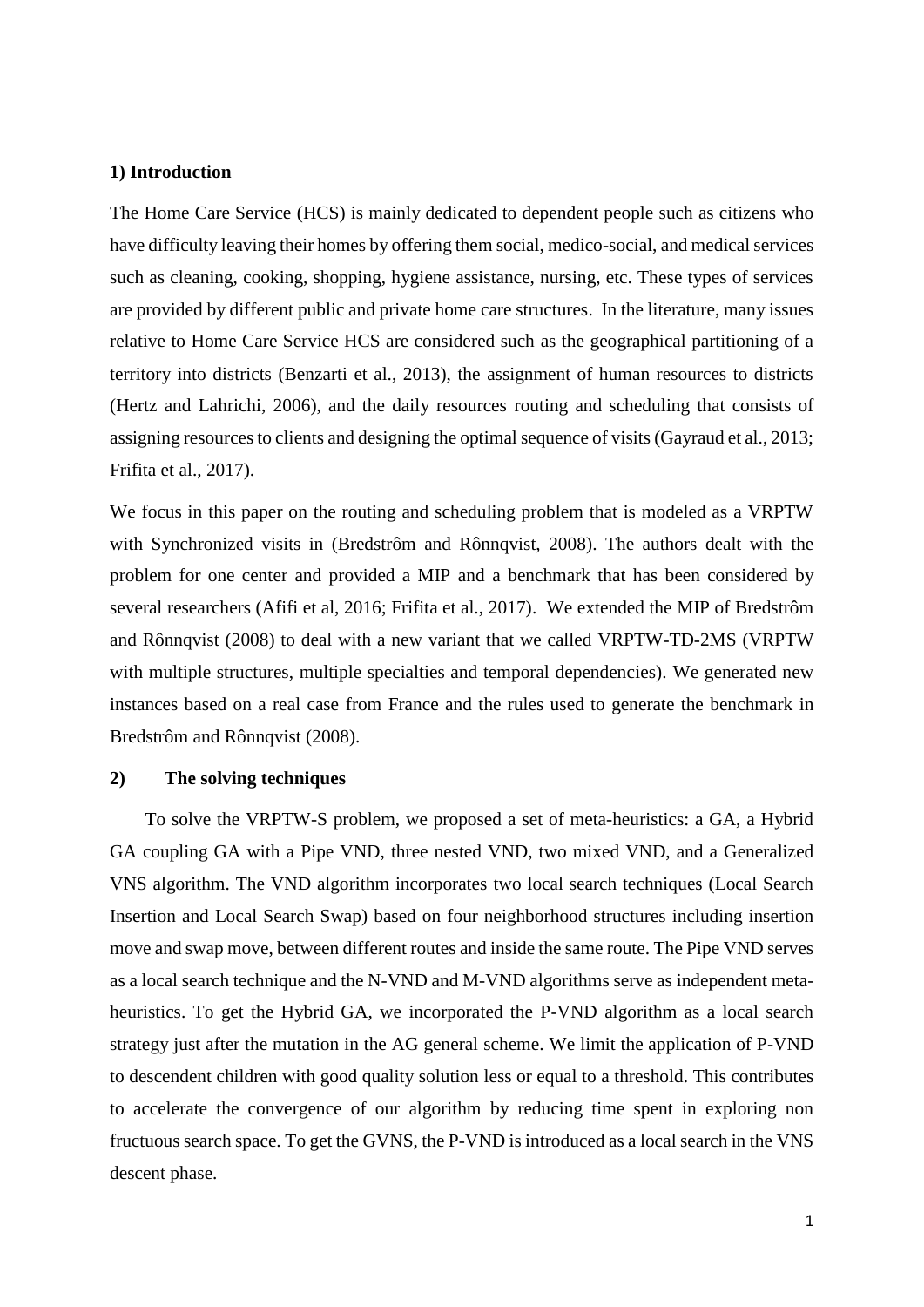The studied problem is NP Hard, and for many instances in the benchmark, the optimum is not obtained. The relaxation of some constraints could be useful to get interesting results in low computation time. Thus, we relaxed hard constraints, in particular time window, horizon and synchronization, and added a degree of violation of these constraints to the objective function, with low penalties for time window and horizon violations and high penalty for synchronization. This idea is applied on all the provided algorithms.

To solve this new problem we proposed a mathematical model and three metaheuristics: VNS, a Generalized VNS and GVNS with EC. The mathematical model is a generalization of the MIP provided in Bredstrom and Ronnqvist (2008) to additional constraints and multistructures. The GVNS-EC is a hybridization of VNS with several local search techniques: two inside the VNS and one just after the VNS.

#### **3) Computational results:**

We first tested our algorithms on the benchmark instances of Bredstrom and Ronnqvist (2008) about the VRPTW-S. Then, new instances have been generated to deal with VRPTW-TD-2MS. We based on the benchmark of Bredstrôm and Rônnqvist, (2008).

For VRPTTW-S: Our algorithms are compared to the SA-ILS of Afifi et al. (2016) in terms of solution quality and CPU-time (see fig 1)



Fig.1: Average Dev% and average CPU for the VRPTW- S

To recognize if the difference in the performance between the meta-heuristics is significant, we applied statistical analysis such as ANOVA and Tukey test. The results show that at least one meta-heuristic is different from at least one other meta-heuristic.

The algorithms GVNS, M-VND2, M-VND1, NVND3 and GA-VND outperform the SA-ILS, and the N-VND2 is competitive in both effectiveness and efficiency.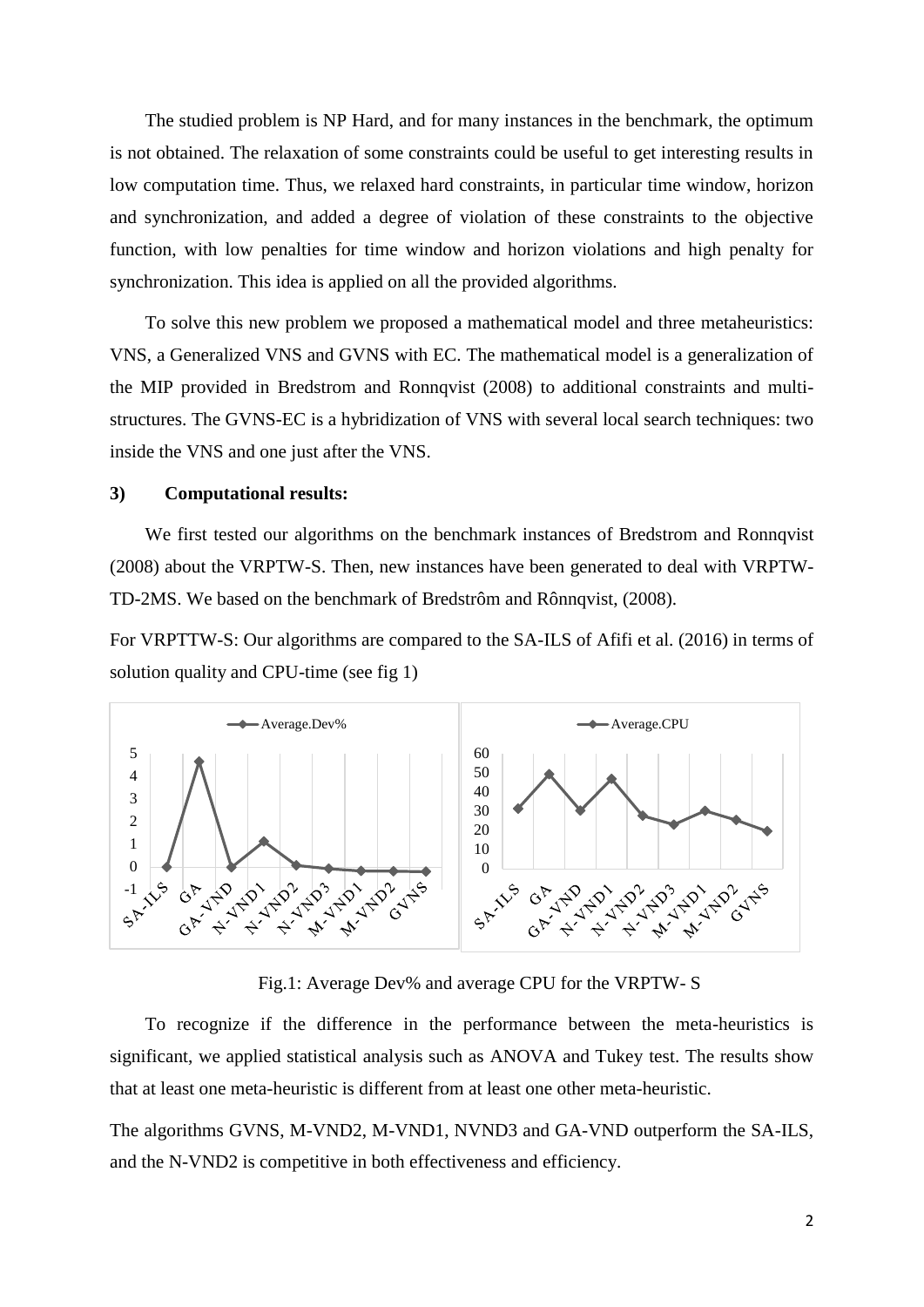For the VRPTW-TD-2MS: the three meta-heuristics are compared to the MIP that have been solved with Cplex solver considering a limit of CPU equal to 1h. For most of the test instances, Cplex finds a feasible or optimal solution within one hour, but we get Out of Memory for several big instances.



Fig.2: Average Dev% and average CPU for the VRPTW-TD-2MS

The GVNS-EC algorithm outperforms the MIP and the other algorithms in terms of objective value and CPU time.

## **4) Conclusion**

We considered the problem of Home care routing and scheduling and treated two variants: VRPTW-S while considering one Home care structure, and VRPTW-TD-2MS while considering multi-structures and additional realistic constraints. We provided several efficient meta-heuristics to deal with VRPTW-S, and provided a MIP and several meta-heuristics to deal with VRPTW-TD-2MS. We showed the efficiency and effectiveness of our algorithms. As perspective, we plan to integrate other realistic constraints, e.g., regulations, electric vehicles etc., and develop multi-objective studies by including preference and fairness as objective functions.

## **References:**

Afifi, S., Dang, D., Moukrim, A., 2016. Heuristic Solutions for the Vehicle Routing Problem with Time Windows and Synchronized Visits. *Optimization Letters, Springer* 10-1007.

Bredstrôm, D., Rônnqvist, M., 2008. Combined vehicle routing and scheduling with temporal precedence and synchronization constraints. *European Journal of Operational Research* 191, 1, 19–31.

Benzarti, E., Sahin, E., Dallery, Y., 2013. Operations management applied to home care services: Analysis of the districting problem. *Decision Support Systems* 55, 587-598.